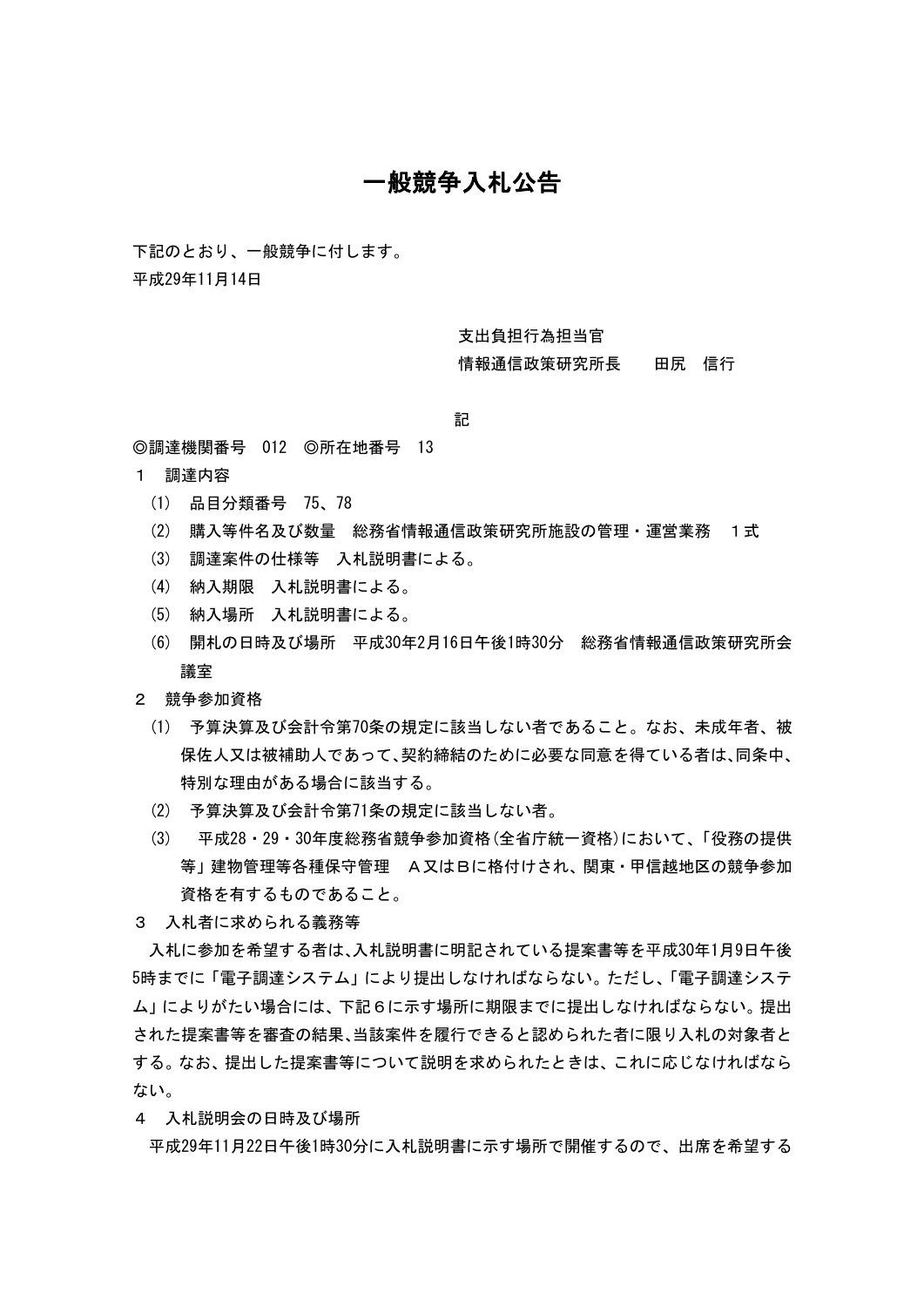ものは、出席予定者を平成29年11月20日午後5時までに下記6に示す場所へ書面で連絡する こと。

5 入札書の提出

入札書は、「電子調達システム」により平成30年1月9日午後5時までに提出すること。ただ し、紙による応札(持参又は郵送)の場合には、入札書は封筒に入れ封印し、その表面に入 札者氏名、入札件名及び開札日を記入の上、平成30年1月9日午後5時までに下記6に示す場 所に提出すること。

6 問合せ先

 〒185-8795 東京都国分寺市泉町二丁目11番16号 総務省情報通信政策研究所 総務課財務係 担当 井上 喜勇 電話042-320-5805

- 7 その他
	- (1) 入札の無効 本公告に示した入札参加に必要な資格のない者の入札及び入札の条件 に違反した入札
	- (2) 契約手続において使用する言語及び通貨 日本語及び日本国通貨に限る。
	- (3) 入札保証金及び契約保証金 免除
	- (4) 契約書作成の要否 要
	- (5) 資格審査申請書の提出 競争参加資格のない者で入札を希望する者は、所定の資格 審査申請書に必要事項を記入の上、上記6に示す場所に提出すること。
	- (6) 入札書の記載方法 落札決定に当たっては、入札書に記載された金額に当該金額の 8%に相当する額を加算した金額(当該金額に1円未満の端数があるときは、その端 数を切り捨てるものとする。)をもって落札価格とするので、入札者は、消費税及び 地方消費税に係る課税事業者であるか免税事業者であるかを問わず、見積もった契約 金額の108分の100に相当する金額を入札書に記載すること。
	- (7) 落札者の決定方法 予算決算及び会計令第79条の規定に基づいて定めた予定価格の 制限の範囲内の入札金額を提示した入札者であって、入札説明書で指定する性能、機 能等の要件のうち、必須とした項目についての基準をすべて満たしている提案をした 入札者の中から入札説明書で定める総合評価落札方式をもって落札者を決定する。
- 8 Summary
	- (1) Contracting entity : Nobuyuki Tajiri, Director-General, Institute for Information and Communications Policy (IICP)
	- (2) Classification of the services to be procured : 75,78
	- (3) Nature and quantity of the services to be required : Facility maintenance and management service of IICP 1 set
	- (4) Fulfillment period : As shown in the tender documentation
	- (5) Fulfillment place : As shown in the tender documentation
	- (6) Time limit of tender : 5:00 PM 9 January 2018